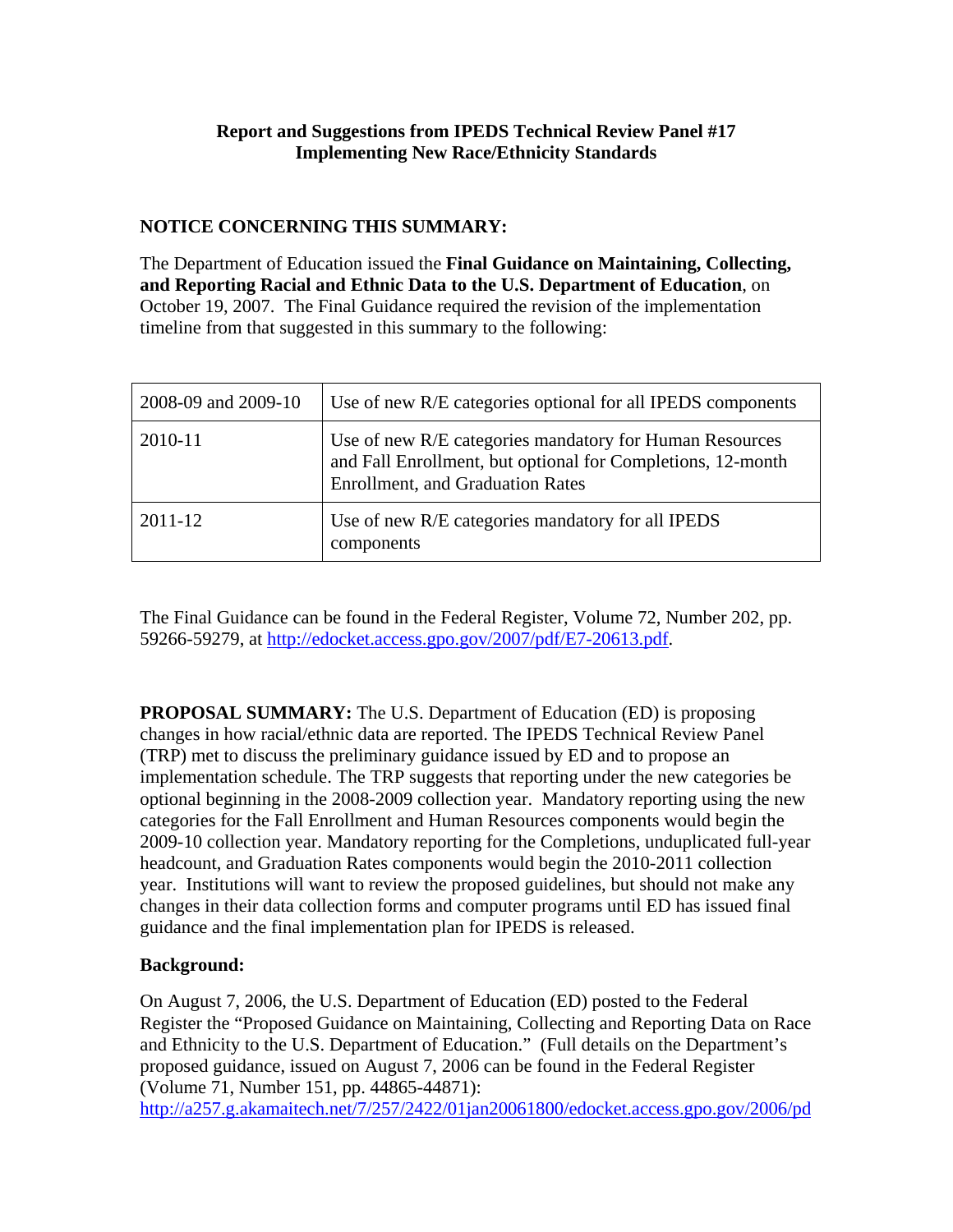f/06-6695.pdf.) The proposed changes are necessary for the department to implement the Office of Management and Budget's (OMB) 1997 Standards for Maintaining, Collecting and Presenting Federal Data on Race and Ethnicity. Because the collection and reporting of racial/ethnic data for students and staff are mandatory for all Title IV institutions, IPEDS will need to adopt new aggregate categories for reporting racial/ethnic data in accordance with the final guidance when it is issued by ED.

The IPEDS Technical Review Panel (TRP) met on November 13-14, 2006, to discuss some of the issues that NCES and institutions must face with the implementation of the 1997 Race/Ethnicity Standards under the proposed guidelines. The panel members included 64 individuals representing federal government, state government, institutions, national data users, association representatives, and others. **Because ED's guidelines are not final, the proposed IPEDS implementation schedule is considered preliminary and will be reviewed once final guidelines are available.** 

# **Current and Proposed Racial/Ethnic Reporting Categories:**

IPEDS collects racial/ethnic data in four of its components: Fall Enrollment (including unduplicated headcount), Human Resources, Completions, and Graduation Rates. Currently, aggregate racial/ethnic data are reported using 5 categories: Hispanics of any race, American Indian or Alaskan Native, Asian or Pacific Islander, Black not-Hispanic, and White not-Hispanic. Additionally, 2 categories are available for reporting nonresident aliens and for reporting counts when race/ethnicity is unknown.

ED's preliminary guidance requires separating the category "Asian or Pacific Islander" into two separate categories, one for "Asian" and one for "Native Hawaiian or Other Pacific Islander." Additionally, a category will be provided for reporting two or more races. This results in 7 categories for reporting aggregate racial/ethnic data: Hispanics of any race, American Indian or Alaska Native, Asian, Black not-Hispanic, Native Hawaiian or Other Pacific Islander, White not-Hispanic, and two or more races. IPEDS would also continue to use the 2 categories for reporting non-resident aliens and for reporting counts when race/ethnicity is unknown.

# **Implementation Proposal:**

Based on ED's preliminary guidance, the TRP suggested the following timeline for reporting data under the new categories to IPEDS:

- **2007-08 (Development year)** continue to report current race/ethnic categories: Keep all IPEDS components in current  $(5+2)$  format to allow sufficient time for software development and testing.
- **2008-09 (Optional year)** voluntary reporting of new race/ethnic categories: All four relevant IPEDS components (Fall Enrollment, Human Resources, Completions, and Graduation Rates) would allow a combination of current and new race/ethnic submissions, and therefore IPEDS components would have five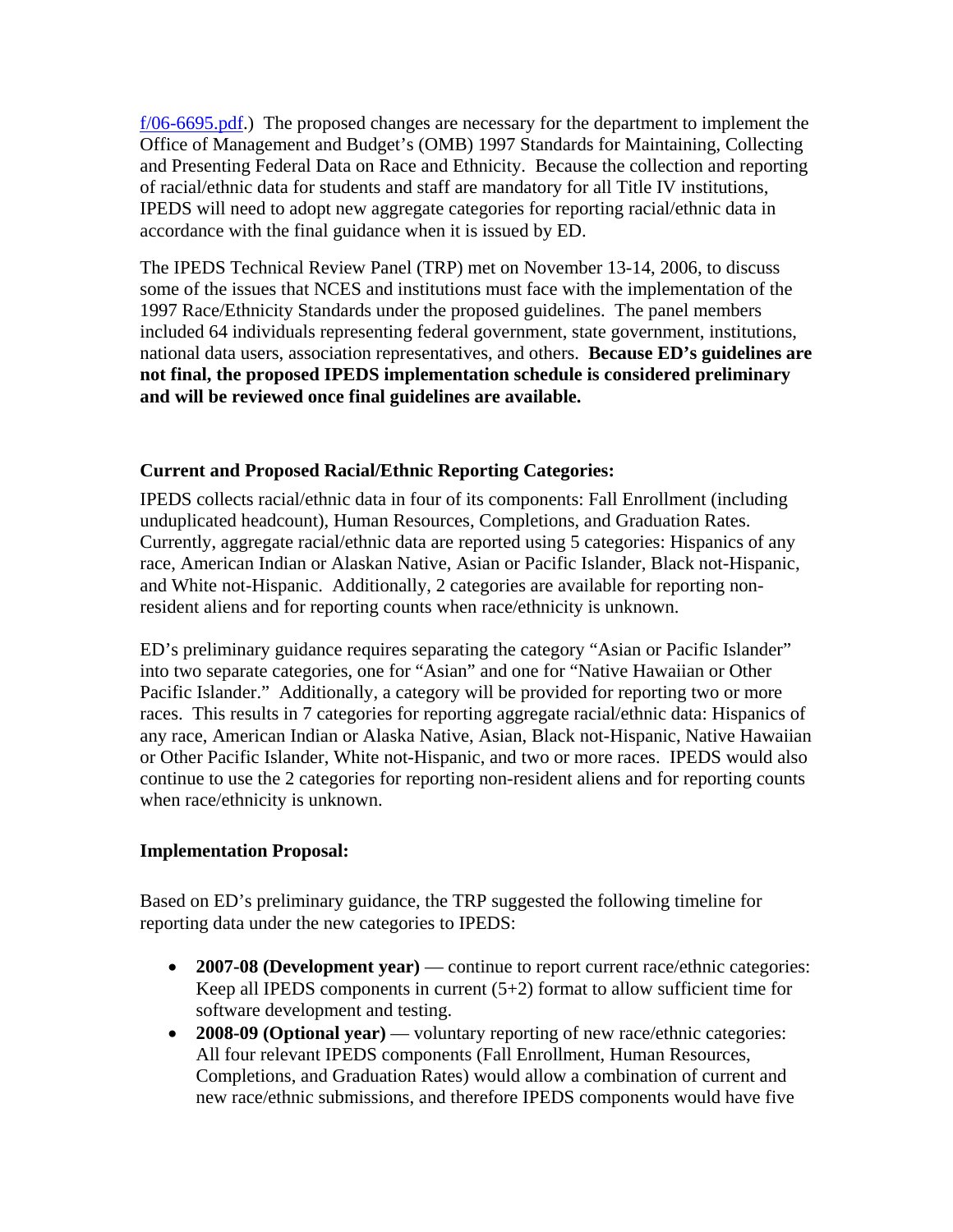current race/ethnic categories plus seven new race/ethnic categories plus two remaining categories ("Unknown" and "Non-resident alien")—a combined "5+7+2 format"; although the desire is that institutions will be able to collect and report the new race/ethnic data at this time, institutions would have the option to submit data using any of the following approaches:

- 1) new race/ethnic categories for everyone at the institution
- 2) current race/ethnic categories for everyone at the institution
- 3) "mixed reporting" old categories for some individuals and new categories for others. The anticipation is that few institutions would select this option since it will be the most complex.
- **2009-10 (Mandatory year**—mandatory reporting of new race/ethnic categories for Fall Enrollment and Human Resources; and **2nd Optional year**—voluntary for Completions, unduplicated full-year headcount, and Graduation Rates): Fall Enrollment and Human Resources would have only the new categories; Completions, unduplicated full-year headcount, and Graduation Rates would collect using the 5+7+2 format.
- **2010-11 and after**: (**Mandatory for All IPEDS components)**—institutions would report using only the new race/ethnic categories.

In the years with components that have optional reporting, institutions can report one way for one IPEDS component and another for other IPEDS component. The expectation is that most will report using new race/ethnic categories for Completions and full-year unduplicated headcount the year after they report using new race/ethnic categories for Fall Enrollment and Human Resources. The following table summarizes the proposed reporting timeline.

|                         |                         | Completions,                      |
|-------------------------|-------------------------|-----------------------------------|
| <b>IPEDS Collection</b> | <b>Fall Enrollment</b>  | Unduplicated full-year headcount, |
| Year                    | and Human Resources     | and Graduation Rates              |
| 2007-08                 | current format $(5+2)$  | current format $(5+2)$            |
| 2008-09                 | mixed format $(5+7+2)$  | mixed format $(5+7+2)$            |
| 2009-10                 | new format $(7+2)$ only | mixed format $(5+7+2)$            |
| $2010-11$ and beyond    | new format $(7+2)$ only | new format $(7+2)$ only           |

**Proposed Timeline for Reporting Race/Ethnicity Data to IPEDS** 

Additionally the panel discussed how IPEDS will make the data collected using the combined 5+7+2 format available through the various IPEDS reporting tools. The panel made the following suggestions:

• **College Opportunity Online Locator (COOL):** report only "selected race/ethnic categories" (Hispanic, American Indian or Alaskan Native, Black non-Hispanic, White non-Hispanic, Asian or Pacific Islander) since data for other categories would not be comparable across institutions.